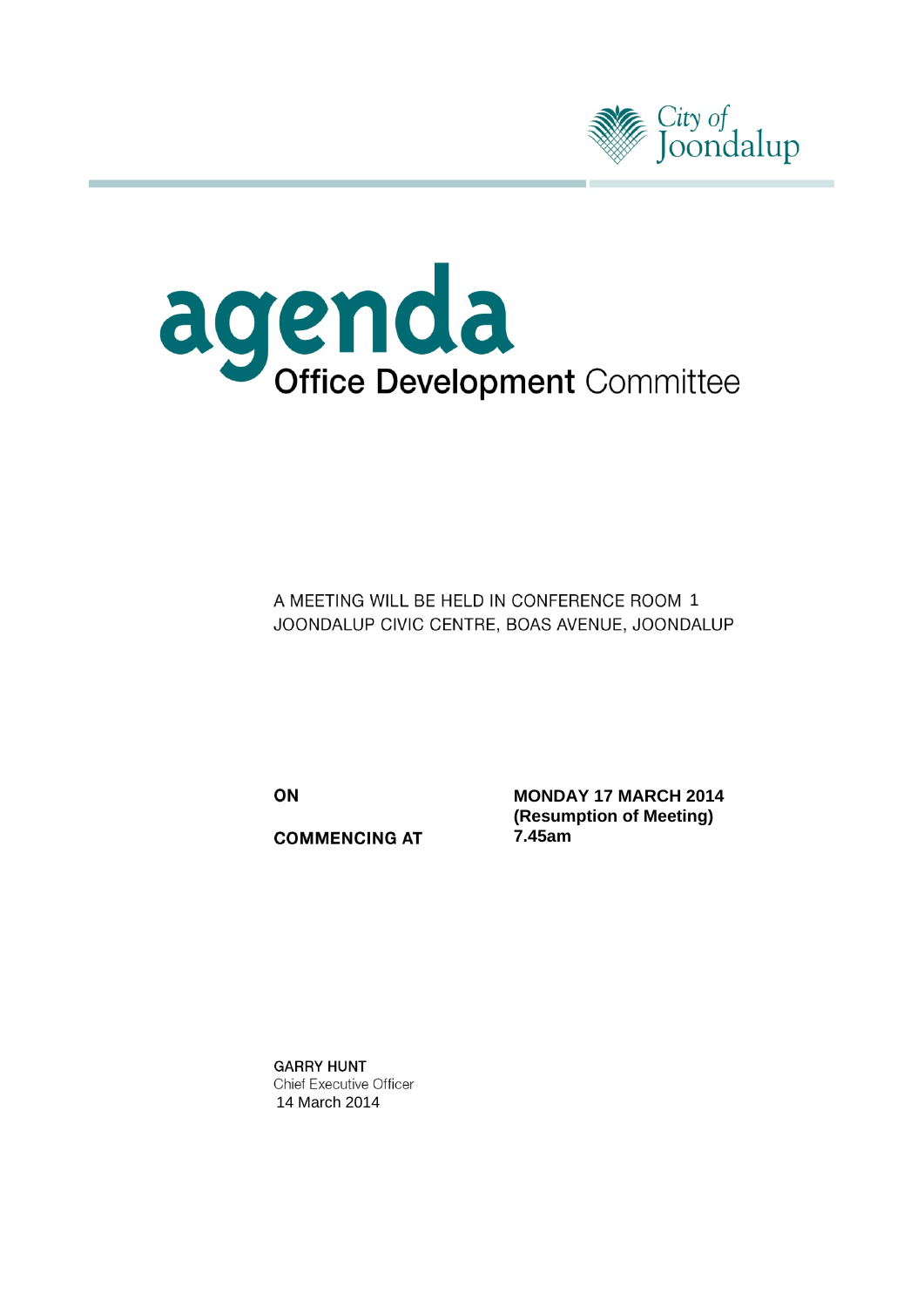# **PROCEDURES FOR PUBLIC QUESTION TIME**

The following procedures for the conduct of Public Question Time were adopted at the Council meeting held on 19 November 2013:

# **Questions asked verbally**

- 1 Members of the public are invited to ask questions at Committee Meetings.
- 2 Questions asked at an Ordinary Committee meeting must relate to a matter that affects the City of Joondalup. Questions asked at a Special meeting of the Committee must relate to the purpose for which the meeting has been called.
- 3 A register will be provided for those persons wanting to ask questions to enter their name. Persons will be requested to come forward in the order in which they are registered, and to give their name and full address.
- 4 Public question time will be limited to two minutes per member of the public, with a limit of two verbal questions per member of the public.
- 5 Statements are not to precede the asking of a question during public question time. Statements should be made during public statement time.
- 6 Members of the public are encouraged to keep their questions brief to enable everyone who desires to ask a question to have the opportunity to do so.
- 7 Public question time will be allocated a minimum of 15 minutes and may be extended in intervals of up to 10 minutes by resolution of the Committee, but the total time allocated for public questions to be asked and responses to be given is not to exceed 35 minutes in total. Public question time is declared closed following the expiration of the allocated time period, or earlier than such time where there are no further questions.
- 8 Questions are to be directed to the Presiding Member and shall be asked politely, in good faith, and are not to be framed in such a way as to reflect adversely or be defamatory on a particular Elected Member or City employee. The Presiding Member shall decide to:
	- accept or reject any question and his/her decision is final
	- nominate a member of the Committee and/or City employee to respond to the question or
	- take a question on notice. In this case a written response will be provided as soon as possible, and included in the agenda of the next Committee meeting.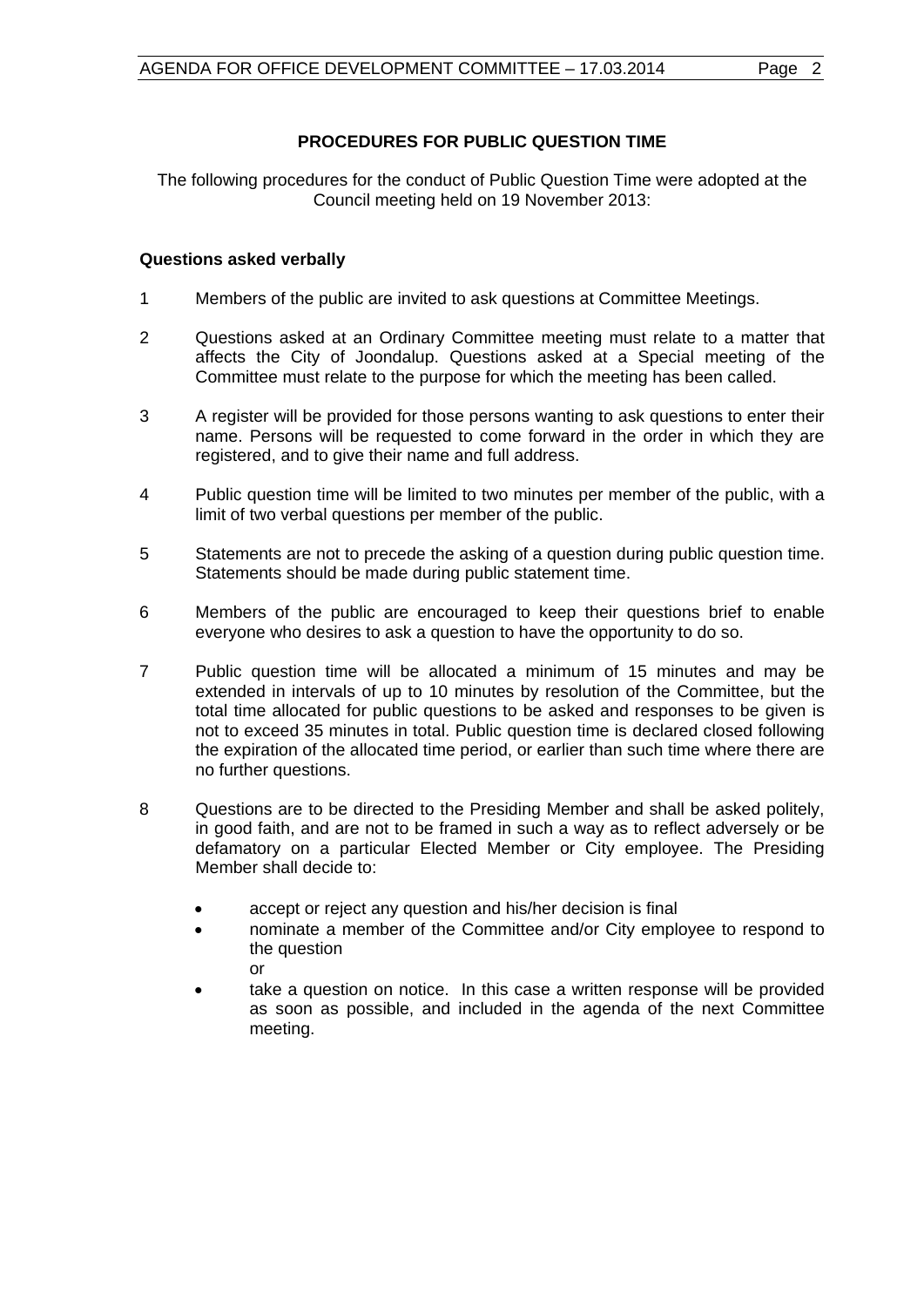- 9 Where an Elected Member is of the opinion that a member of the public is:
	- asking a question at a Committee meeting, that does not relate to a matter affecting the City or
	- making a statement during public question time,

they may bring it to the attention of the Presiding Member who will make a ruling.

- 10 Questions and any response will be summarised and included in the minutes of the Committee meeting.
- 11 It is not intended that question time should be used as a means to obtain information that would not be made available if it was sought from the City's records under Section 5.94 of the *Local Government Act 1995* or the *Freedom of Information Act 1992* (FOI Act 1992). Where the response to a question(s) would require a substantial commitment of the City's resources, the Chief Executive Officer (CEO) will determine that it is an unreasonable impost upon the City and refuse to provide it. The CEO will advise the member of the public that the information may be sought in accordance with the FOI Act 1992.

#### **Questions in Writing – (Residents and/or ratepayers of the City of Joondalup only)**

- 1 Only City of Joondalup residents and/or ratepayers may submit questions to the City in writing.
- 2 Questions asked at an Ordinary Committee meeting must relate to a matter that affects the City of Joondalup. Questions asked at a Special meeting of the Committee must relate to the purpose for which the meeting has been called.
- 3 The City will accept a maximum of five written questions per City of Joondalup resident/ratepayer. To ensure equality and consistency, each part of a multi-part question will be treated as a question in its own right.
- 4 Questions lodged by 9.00am on the day immediately prior to the scheduled Committee meeting will be responded to, where possible, at the Committee meeting. These questions, and their responses, will be distributed to Elected Members and made available to the public in written form at the meeting.
- 5 The Presiding Member shall decide to accept or reject any written question and his/her decision is final. Where there is any concern about a question being offensive, defamatory or the like, the Presiding Member will make a determination in relation to the question. Questions determined as offensive, defamatory or the like will not be published. Where the Presiding Member rules questions to be out of order, an announcement to this effect will be made at the meeting, including the reason(s) for the decision.
- 6 The Presiding Member may rule questions out of order where they are substantially the same as questions previously submitted and responded to.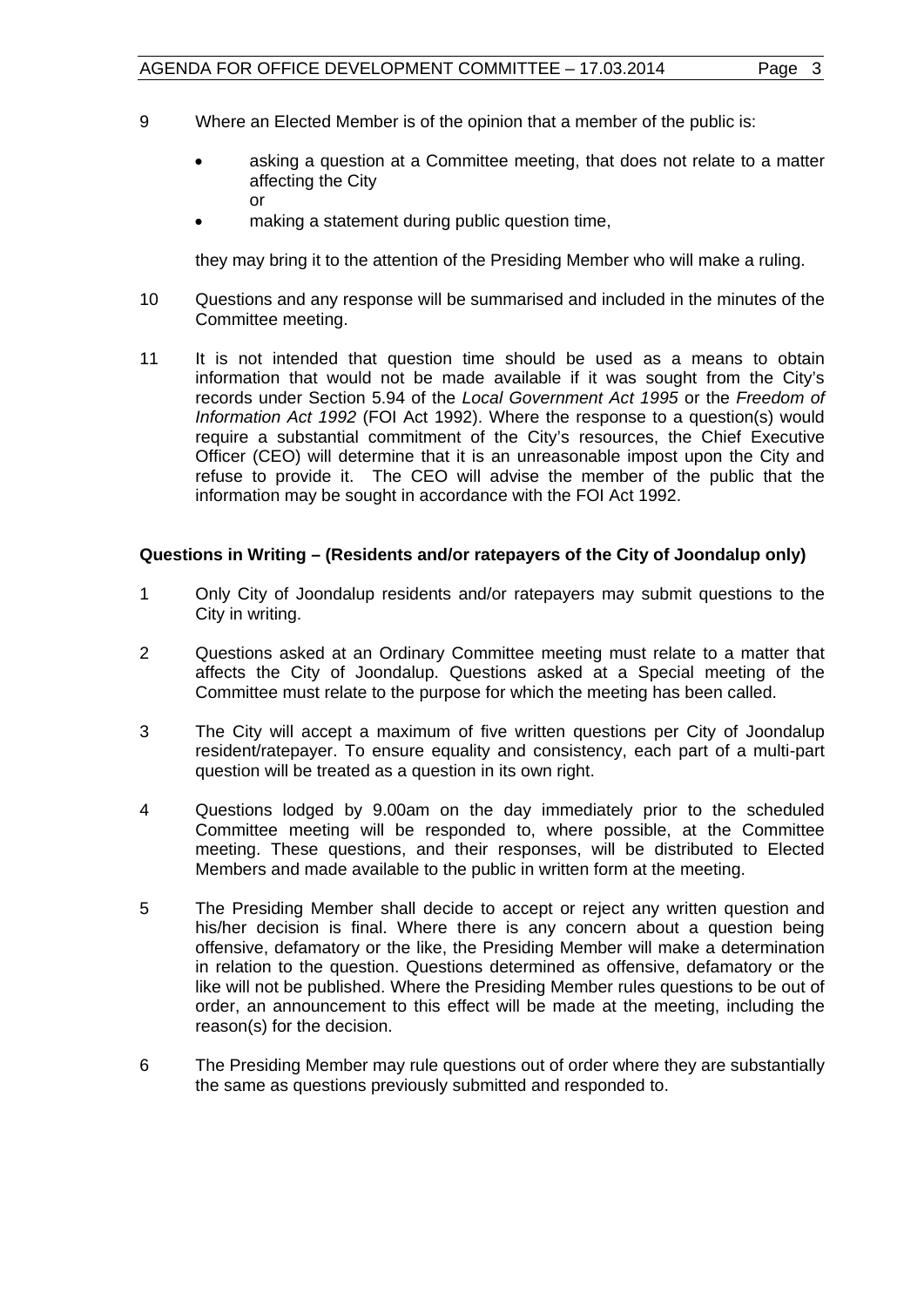- 7 Written questions unable to be responded to at a Committee meeting will be taken on notice. In this case, a written response will be provided as soon as possible and included on the agenda of the next Committee meeting.
- 8 A person who submits written questions may also ask questions at a Committee meeting and questions asked verbally may be different to those submitted in writing.
- 9 Questions and any response will be summarised and included in the minutes of the Committee meeting.
- 10 It is not intended that question time should be used as a means to obtain information that would not be made available if it was sought from the City's records under Section 5.94 of the *Local Government Act 1995* or the *Freedom of Information Act 1992* (FOI Act 1992). Where the response to a question(s) would require a substantial commitment of the City's resources, the Chief Executive Officer (CEO) will determine that it is an unreasonable impost upon the City and may refuse to provide it. The CEO will advise the member of the public that the information may be sought in accordance with the FOI Act 1992.

#### **DISCLAIMER**

Responses to questions not submitted in writing are provided in good faith and as such, should not be relied upon as being either complete or comprehensive.

# **PROCEDURES FOR PUBLIC STATEMENT TIME**

The following procedures for the conduct of Public Statement Time were adopted at the Council meeting held on 19 November 2013:

- 1 Members of the public are invited to make statements, either verbally or in writing, at Committee meetings.
- 2 Statements made at an Ordinary Committee meeting must relate to a matter that affects the City of Joondalup. Statements made at a Special meeting of the Committee must relate to the purpose for which the meeting has been called.
- 3 A register will be provided for those persons wanting to make a statement to enter their name. Persons will be requested to come forward in the order in which they are registered, and to give their name and full address.
- 4 Public statement time will be limited to two minutes per member of the public.
- 5 Members of the public are encouraged to keep their statements brief to enable everyone who desires to make a statement to have the opportunity to do so.
- 6 Public statement time will be allocated a maximum time of 15 minutes. Public statement time is declared closed following the 15 minute allocated time period, or earlier than such time where there are no further statements.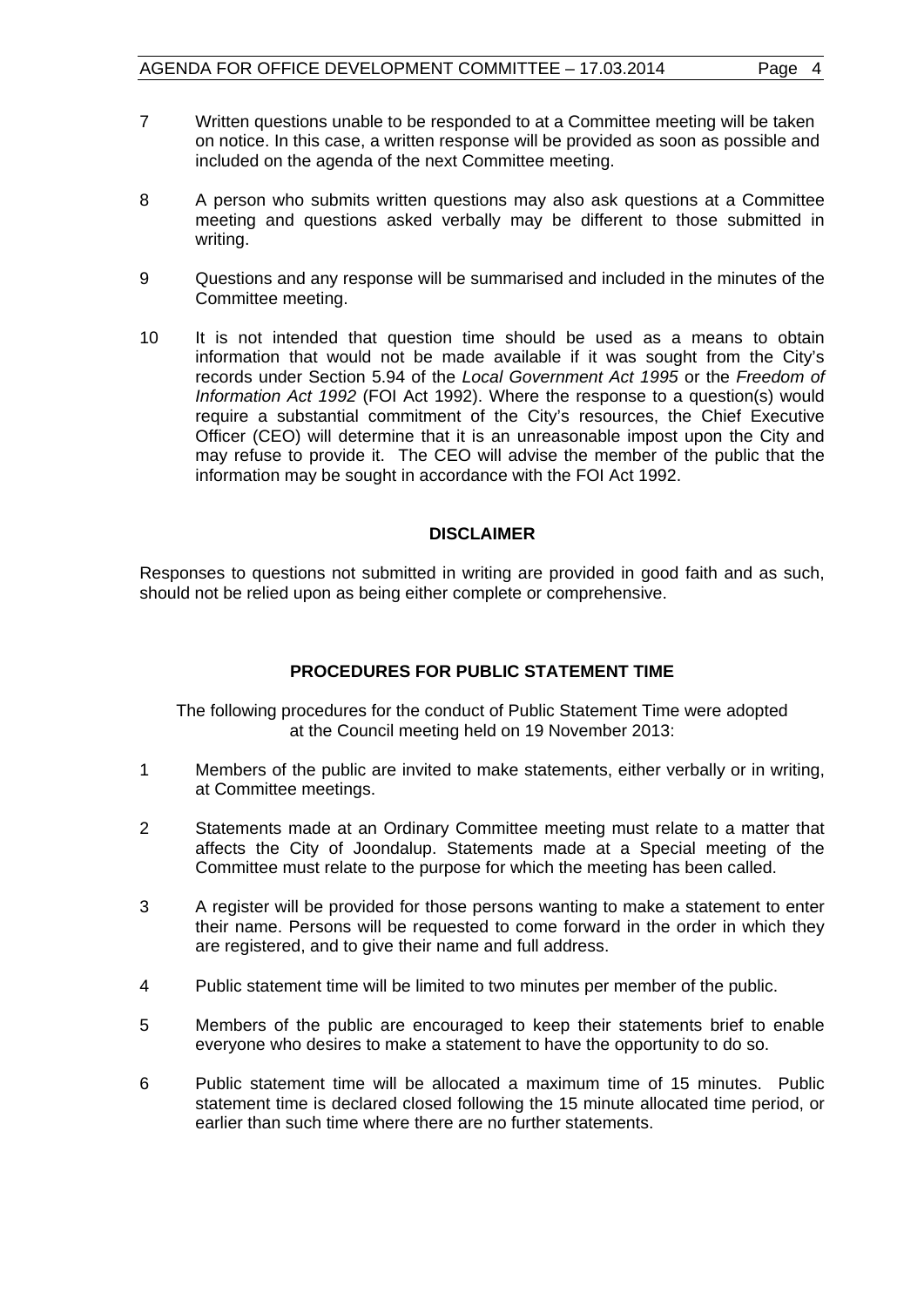- 7 Statements are to be directed to the Presiding Member and are to be made politely in good faith and are not to be framed in such a way as to reflect adversely or be defamatory on a particular Elected Member or City employee.
- 8 Where an Elected Member is of the opinion that a member of the public is making a statement at a Committee meeting, that does not relate to a matter affecting the City, they may bring it to the attention of the Presiding Member who will make a ruling.
- 9 A member of the public attending a Committee meeting may present a written statement rather than making the statement verbally if he or she so wishes.
- 10 Statements will be summarised and included in the minutes of the Committee meeting.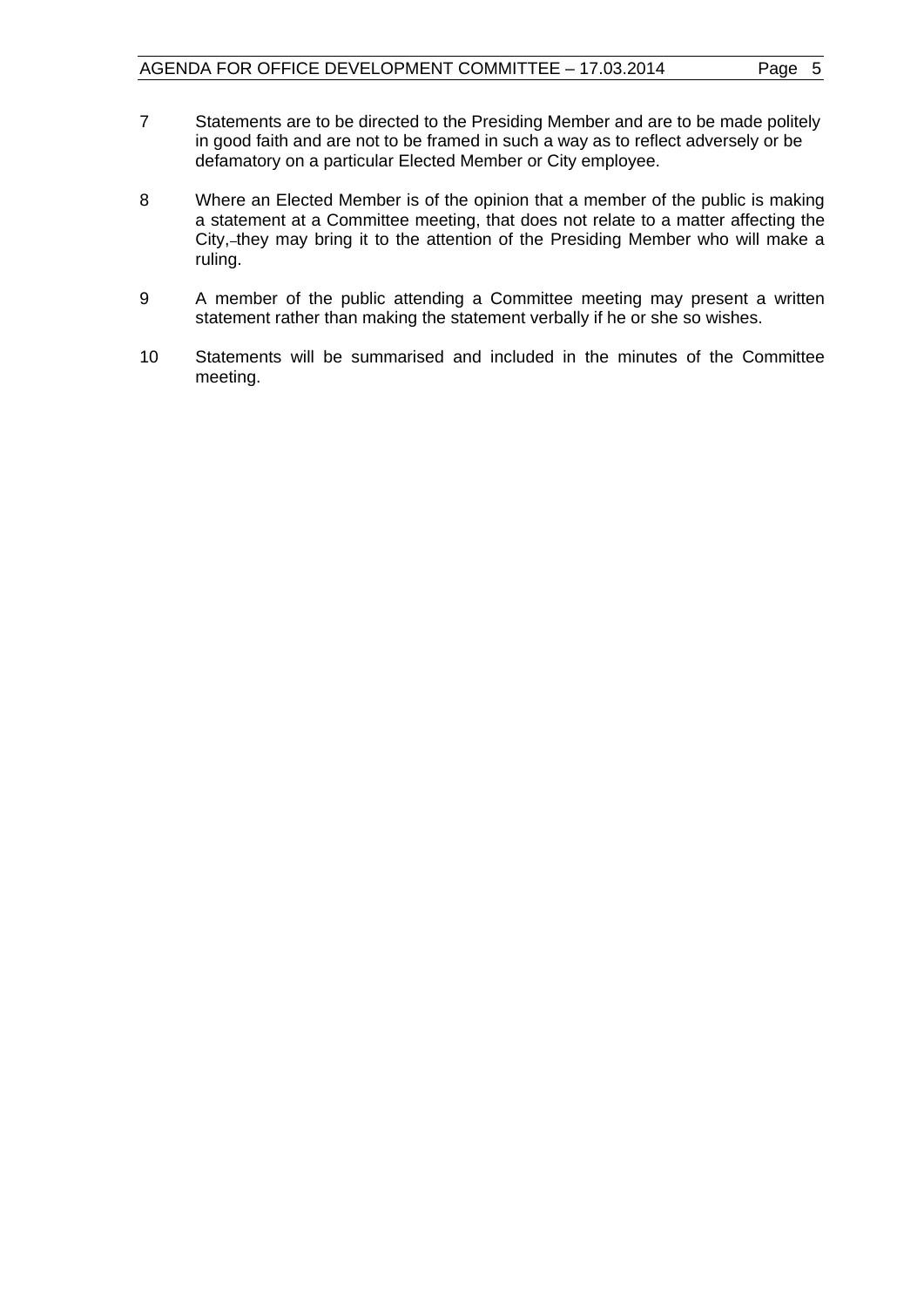#### **TABLE OF CONTENTS**

| Item No.    | <b>Title</b>                                                                                                                                     | Page No. |
|-------------|--------------------------------------------------------------------------------------------------------------------------------------------------|----------|
|             | <b>Declaration of Opening of Resumed Meeting</b>                                                                                                 | 8        |
|             | Declarations of Interest - dealt with on 3 December 2013                                                                                         | 8        |
|             | Public Question Time - dealt with on 3 December 2013                                                                                             | 8        |
|             | Public Statement Time – dealt with on 3 December 2013                                                                                            | 8        |
|             | Apologies/Leave of absence                                                                                                                       | 9        |
|             | Confirmation of Minutes – dealt with on 3 December 2013                                                                                          | 9        |
|             | by the Presiding<br>Member without<br><b>Announcements</b><br>discussion - dealt with on 3 December 2013                                         | 9        |
|             | Identification of matters for which the meeting may be<br>closed to the public                                                                   | 9        |
|             | Petitions and deputations – dealt with on 3 December 2013                                                                                        | 9        |
|             | <b>Reports</b>                                                                                                                                   | 10       |
| $\mathbf 1$ | Confidential - Joondalup City Centre Commercial<br>Office<br>Development: Memorandum of Understanding<br>other<br>and<br>Undertakings - [103036] | 10       |
|             | <b>Urgent Business</b>                                                                                                                           | 11       |
|             | Motions of which previous notice has been given                                                                                                  | 11       |
|             | <b>Requests for Reports for future consideration</b>                                                                                             | 11       |
|             | <b>Closure</b>                                                                                                                                   | 11       |
|             |                                                                                                                                                  |          |

# **Note:**

Clause 15.10 of the City's *Meeting Procedures Local Law 2013* states:

*This local law applies generally to committee meetings except for clause 7.1 in respect of members seating and clause 7.8 in respect of limitation on members speaking.*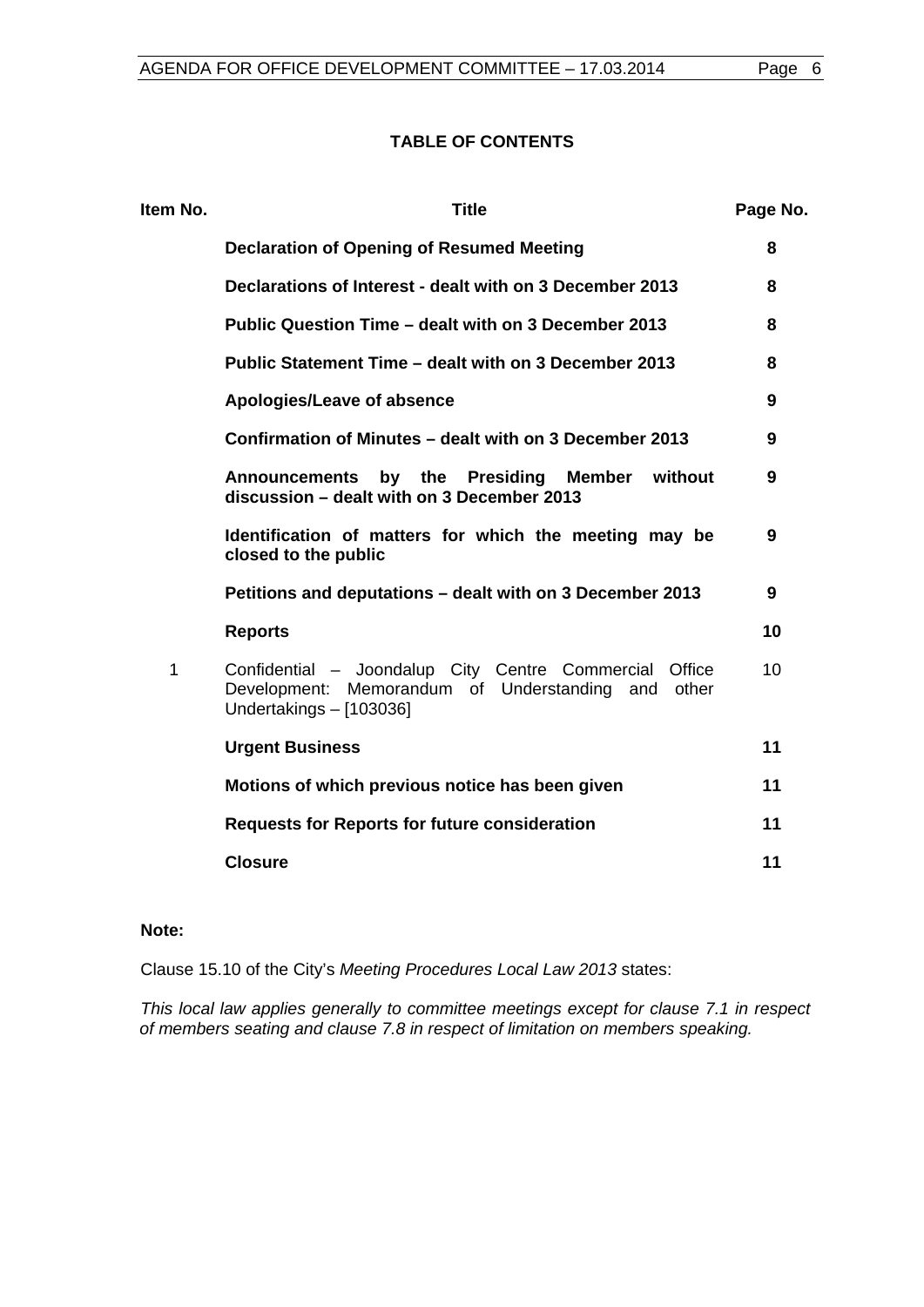# **CITY OF JOONDALUP**

Notice is hereby given that the adjourned meeting of the **Office Development Committee** held on **Tuesday 3 December 2013** will **RESUME** in Conference Room 1, Joondalup Civic Centre, Boas Avenue, Joondalup on **Monday 17 March 2014** commencing at **7.45am.**

GARRY HUNT **Chief Executive Officer Joseph According to the Chief Executive Officer Joseph According to the Chief According to the Chief According to the Chief According to the Chief According to the Chief According to the Chief Acco** 14 March 2014 Western Australia

# **AGENDA**

# **Committee Members (6)**

# **Committee Members**

Mayor Troy Pickard *Presiding Member* Cr Liam Gobbert Cr Kerry Hollywood Cr Tom McLean, JP *Deputy Presiding Member* Mr Garry Hunt Chief Executive Officer Ms Dale Page **Director Planning and Community Development** 

# **Quorum for Meetings (3)**

The quorum for a meeting is to be at least 50% of the number of offices (whether vacant or not) of members of the committee.

# **Simple Majority:**

A simple majority is to be more than 50% of those members present at the meeting.

# **Absolute Majority: (4):**

An absolute majority vote is to be more than 50% of the number of offices (whether vacant or not) of the committee.

# **Casting Vote:**

In the event that the vote on a motion is tied, the presiding person must cast a second vote.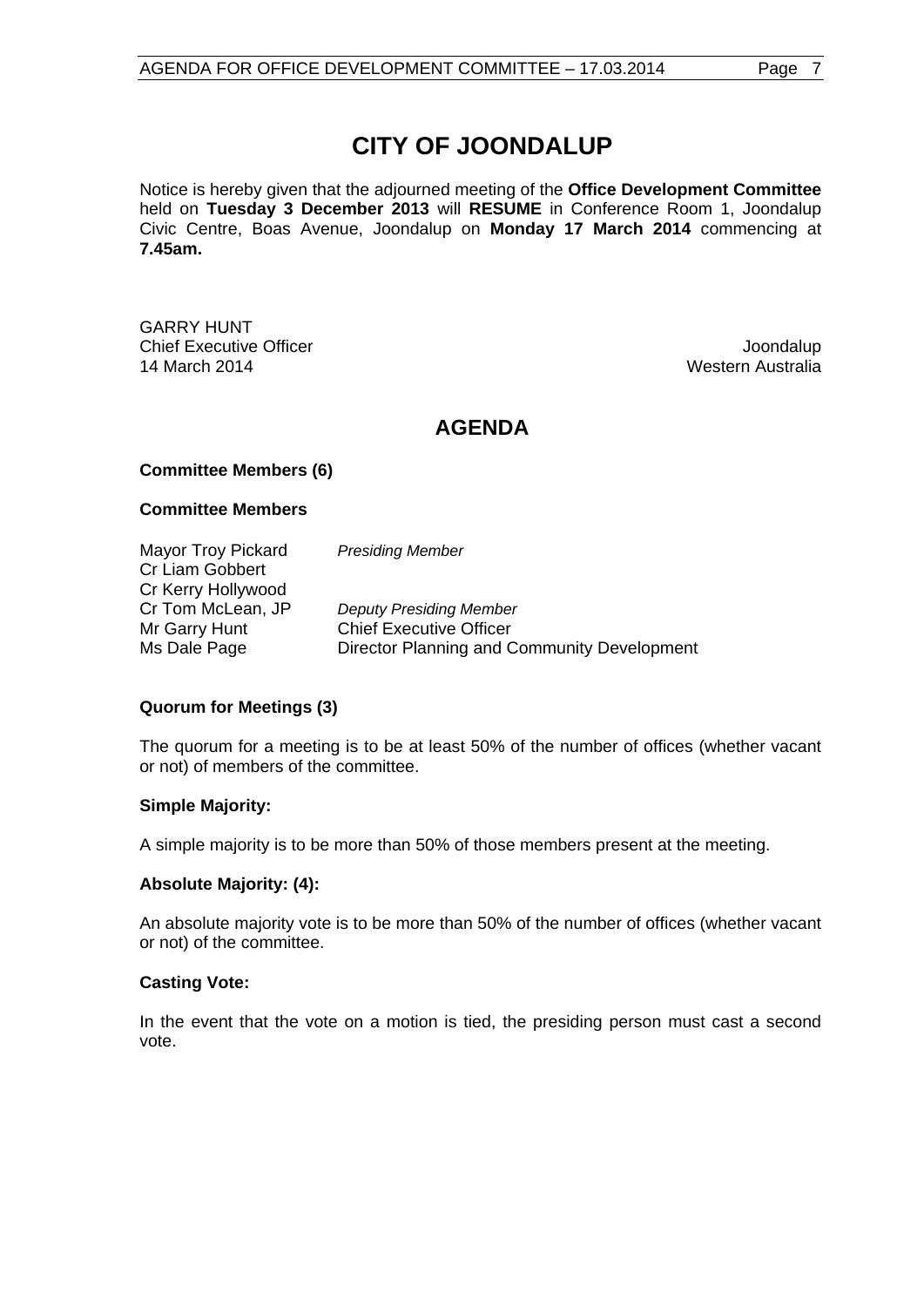# *Terms of Reference*

To provide advice and make recommendations to Council on:

- *the preferred location for the development of the Joondalup City Centre Commercial Office Development*
- *the architectural design elements to be incorporated into the Joondalup City Centre Commercial Office Development*
- *the core components to be included in the Joondalup City Centre Office Development*
- *the development models and financial structures to progress the Joondalup City Centre Commercial Office Development, including expressions of interest*
- *the options for the ongoing management and utilisation of the Joondalup City Centre Commercial Office Development.*

#### *Delegated Authority*

*The Office Development Committee has delegated authority to make appropriate decisions on behalf of Council that are aligned with the Committee's Terms of Reference and in accordance with the constraints of the Local Government Act 199*5.

# <span id="page-7-0"></span>**DECLARATION OF OPENING OF RESUMED MEETING**

# <span id="page-7-1"></span>**DECLARATIONS OF INTEREST**

There were no interests declared at the Office Development Committee meeting held on 3 December 2013.

#### <span id="page-7-2"></span>**PUBLIC QUESTION TIME**

This Item was dealt with at the Office Development Committee meeting held on 3 December 2013, with no members of the public being present.

#### <span id="page-7-3"></span>**PUBLIC STATEMENT TIME**

This Item was dealt with at the Office Development Committee meeting held on 3 December 2013, with no members of the public being present.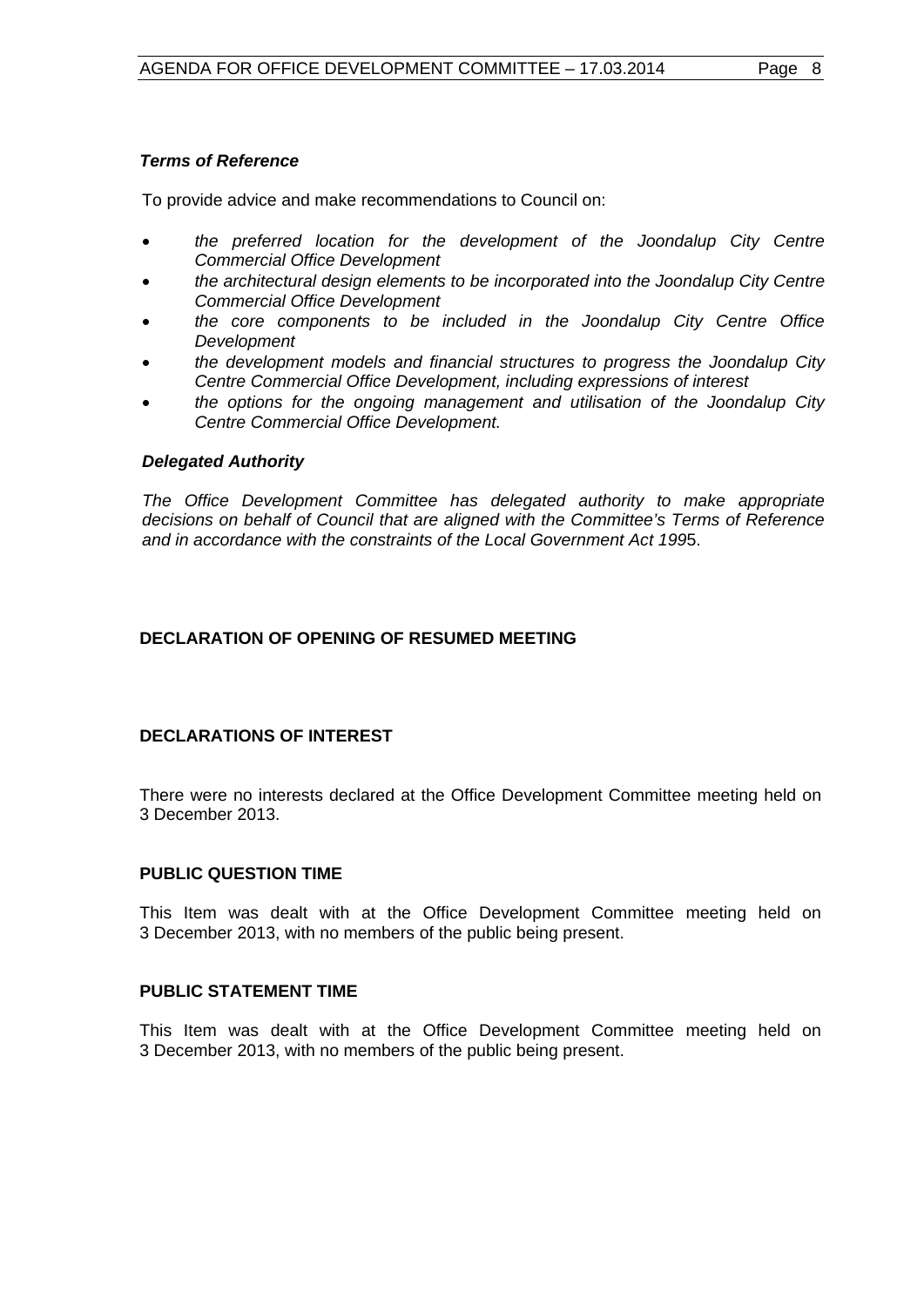# <span id="page-8-0"></span>**APOLOGIES/LEAVE OF ABSENCE**

#### **Leave of Absence Previously Approved:**

| Cr Brian Corr         | 27 March to 5 April 2014 inclusive;  |
|-----------------------|--------------------------------------|
| Cr Geoff Amphlett, JP | 16 April to 29 April 2014 inclusive; |
| Cr Kerry Hollywood    | 16 April to 4 May 2014 inclusive;    |
| Cr Liam Gobbert       | 16 April to 17 May 2014 inclusive;   |
| Cr John Chester       | 1 May to 12 May 2014 inclusive.      |

#### <span id="page-8-1"></span>**CONFIRMATION OF MINUTES**

This Item was dealt with at the Office Development Committee meeting held on 3 December 2013.

#### <span id="page-8-2"></span>**ANNOUNCEMENTS BY THE PRESIDING MEMBER WITHOUT DISCUSSION**

This Item was dealt with at the Office Development Committee meeting held on 3 December 2013.

# <span id="page-8-3"></span>**IDENTIFICATION OF MATTERS FOR WHICH THE MEETING MAY BE CLOSED TO THE PUBLIC**

Item 1 Confidential – Joondalup City Centre Commercial Office Development: Memorandum of Understanding and Other Undertakings.

#### <span id="page-8-4"></span>**PETITIONS AND DEPUTATIONS**

This Item was dealt with at the Office Development Committee meeting held on 3 December 2013.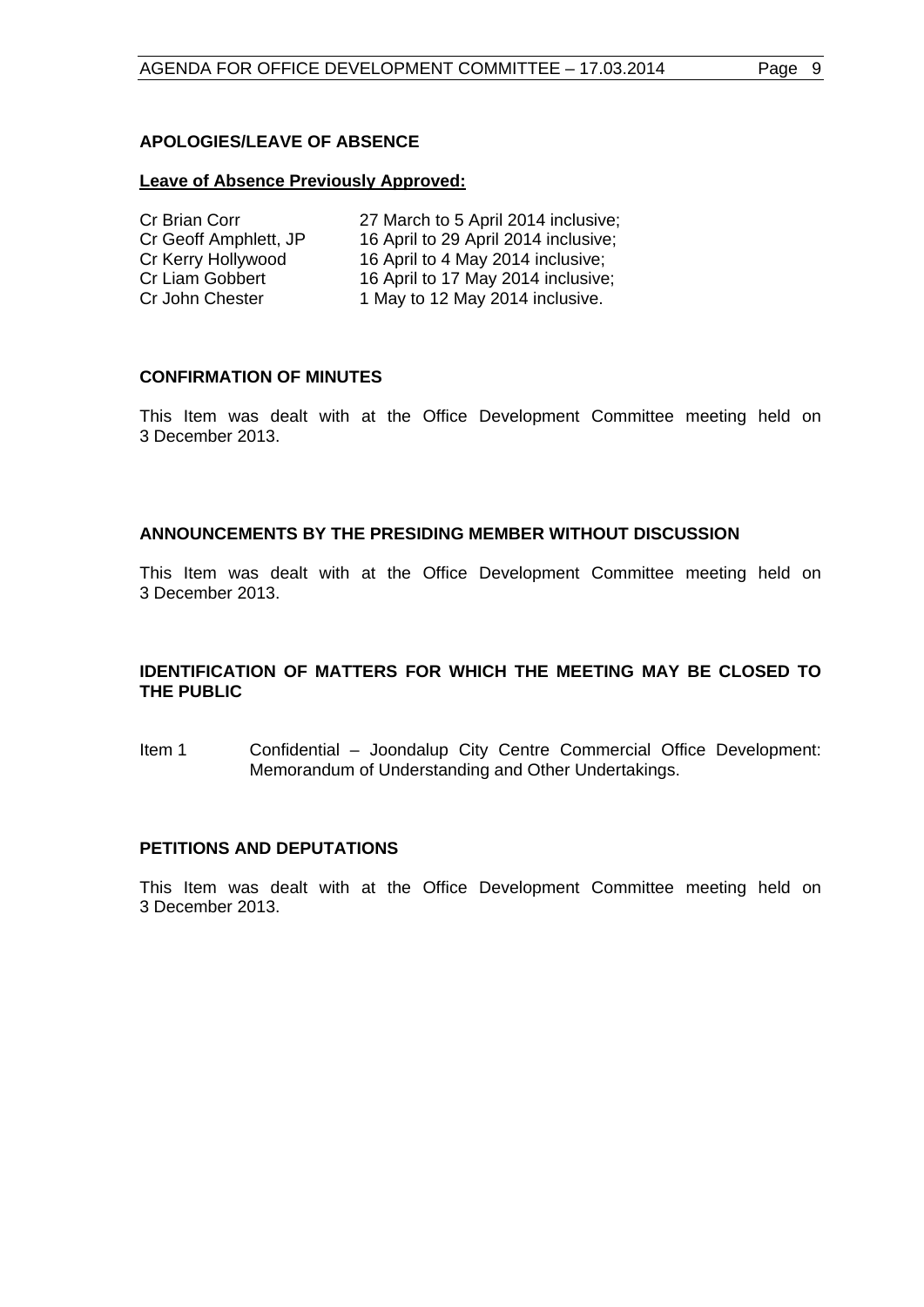# <span id="page-9-0"></span>**REPORTS**

# <span id="page-9-1"></span>**ITEM 1 CONFIDENTIAL - JOONDALUP CITY CENTRE COMMERCIAL OFFICE DEVELOPMENT: MEMORANDUM OF UNDERSTANDING AND OTHER UNDERTAKINGS**

| WARD | North |
|------|-------|
|      |       |

| <b>RESPONSIBLE</b> | Mr Garry Hunt     |
|--------------------|-------------------|
| <b>DIRECTOR</b>    | Office of the CEO |

**FILE NUMBER** 103036, 101515

- **ATTACHMENTS** Attachment 1 Draft Amended Memorandum of Understanding.
	- Attachment 2 Draft Amended Memorandum of Understanding (marked-up version).
	- *(Please Note: The Report and Attachment are confidential and will appear in the official Minute Book only)*

**AUTHORITY / DISCRETION** Executive - The substantial direction setting and oversight role of Council, such as adopting plans and reports, accepting tenders, directing operations, setting and amending budgets.

This Report is confidential in accordance with section 5.23(2)(c) of the *Local Government Act 1995*, which also permits the meeting to be closed to the public for business relating to the following:

*a contract entered into, or which may be entered into, by the local government and which relates to a matter to be discussed at the meeting.*

A full report is provided to Elected Members under separate cover. The report is not for publication.